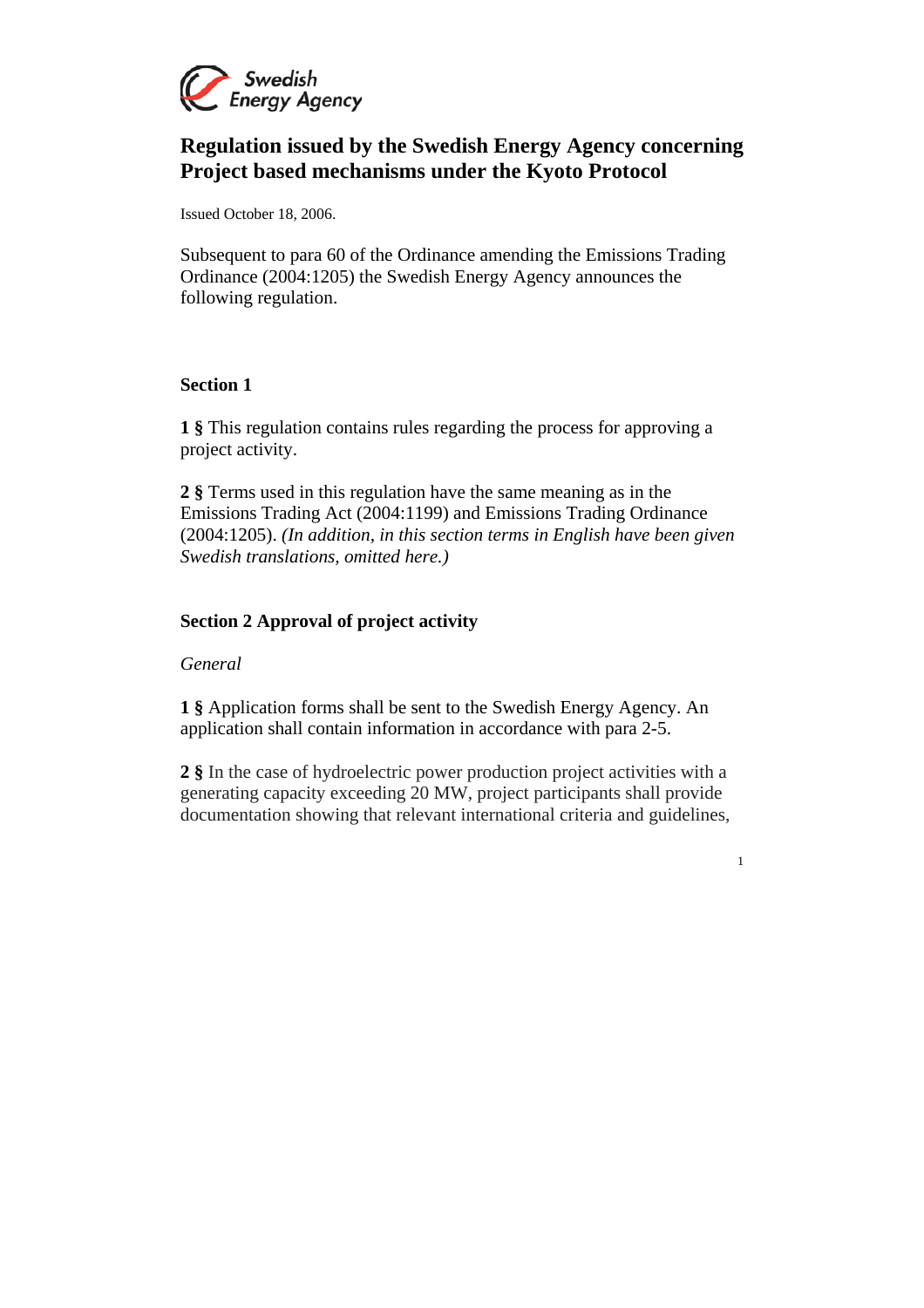including those contained in the World Commission on Dams November 2000 Report "Dams and Development — A New Framework for Decision-Making", have been respected during the development of such project activities.

The application shall contain information according to annex 3 or contain a statement by a designated operational entity accredited by the Clean development executive board or by a accredited operational entity accredited by the Joint implementation supervisory committee. The validation or determination shall be conducted in accordance with criteria specified in the report "Future Dams", issued by the Swedish Committee for Water and Dam Issues.

## *Participation in CDM project activities*

**3 §** An application regarding participation in a CDM-project shall contain:

1. A project design document (PDD) adhering to the criteria in the Kyoto protocol and subesequent decisions thereunder, including relevant decisions by the CDM executive board.

2. A validation report by a designated operational entity accredited by the CDM EB.

3. A preliminary approval from the host country

4. Additional information according to the application form.

*Participation in JI projects abroad* 

**4 §** An application regarding participation in a JI-project shall contain:

1. A project design document (PDD) adhering to the criteria in the Kyoto protocol and subesequent decisions thereunder, including relevant decisions by the JISC,

 $\overline{2}$